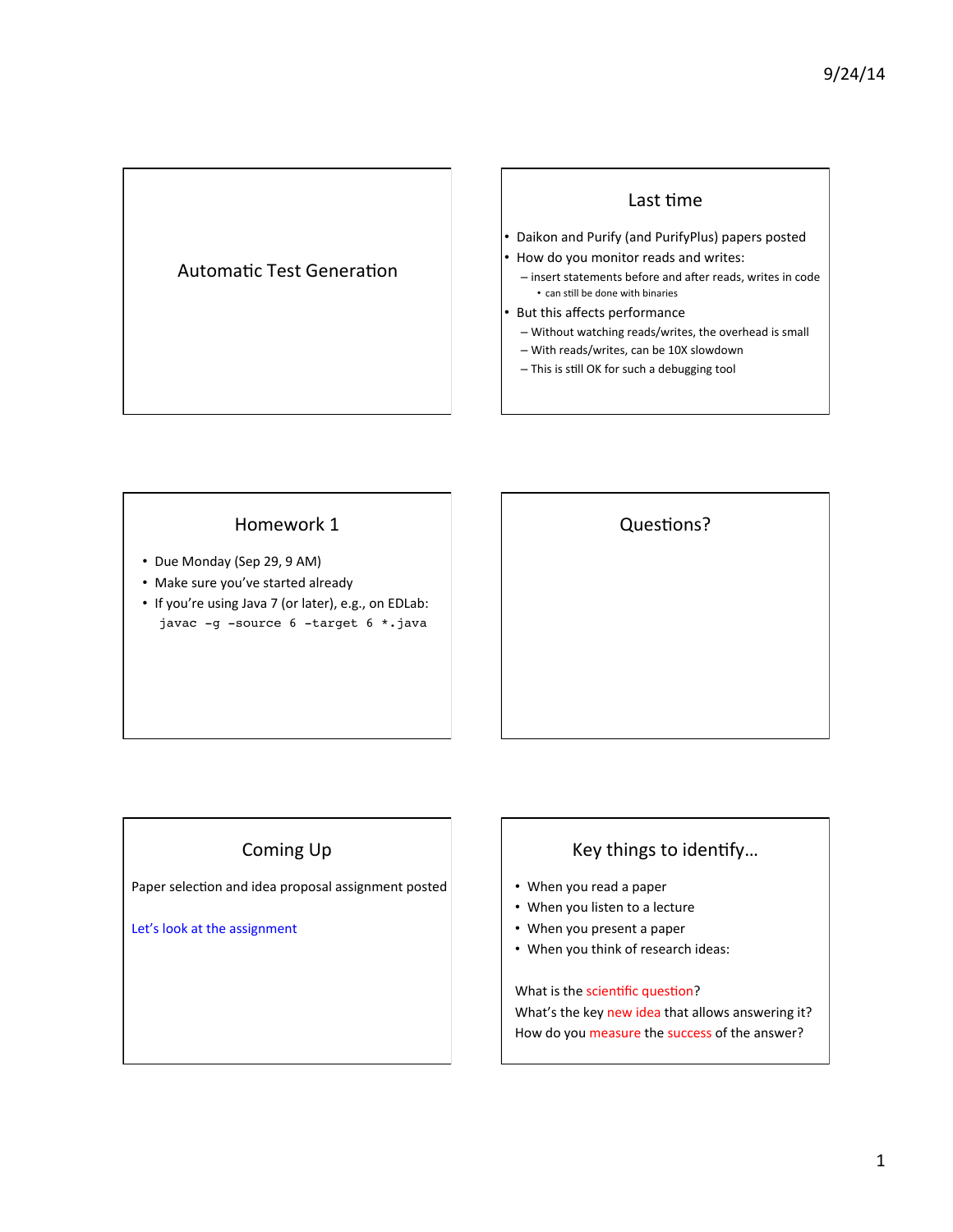# Automated Test Generation Idea:

- Automatically generate tests for software
- Why?
	- Find bugs more quickly
	- Conserve resources
	- No need to write tests
	- If software changes, no need to maintain tests
	- No need for testers?

# The Problem

- Automated testing is hard to do
- Probably impossible for whole systems
- Certainly impossible without specifications

# Pre- & Post-Conditions

- A pre-condition is a predicate - assumed to hold before a function executes
- A post-condition is a predicate – known to hold after a function executes  $-$  whenever the pre-condition also holds

# Example

#### Pre-condition: l.contains(x)

```
List remove(LinkedList l, Element x) { 
  if (x == 1.\text{head}()) return l.tail(); 
   else
```
return

}

```
new LinkedList(l.head(),remove(l.tail(), x));
```
How can the pre-condition change for the post condition to hold?

Post-condition: !(I.contains(x)

Does this post-condition hold?

# Are pre- and post-conditions a good idea?

- Most useful if they are executable - written in the programming language itself<br>- a special case of assertions
- Recommended by software engineers<br>
 and everyone who studies software engineering
- Can reduce ambiguity in specification
- May be somewhat imprecise and incomplete - full pre- and post-conditions may be more complex than the code!<br>- still useful even if they do not cover every situation

# Using Pre- and Post-Conditions

- Pre-/Post-Conditions are specifications
- To perform a test:
	- Generate an input (any input)
	- $-$  Check that the test input satisfies the precondition
	- Run test
	- Check that the test result satisfies the postcondition

Helps run tests, might even help write them!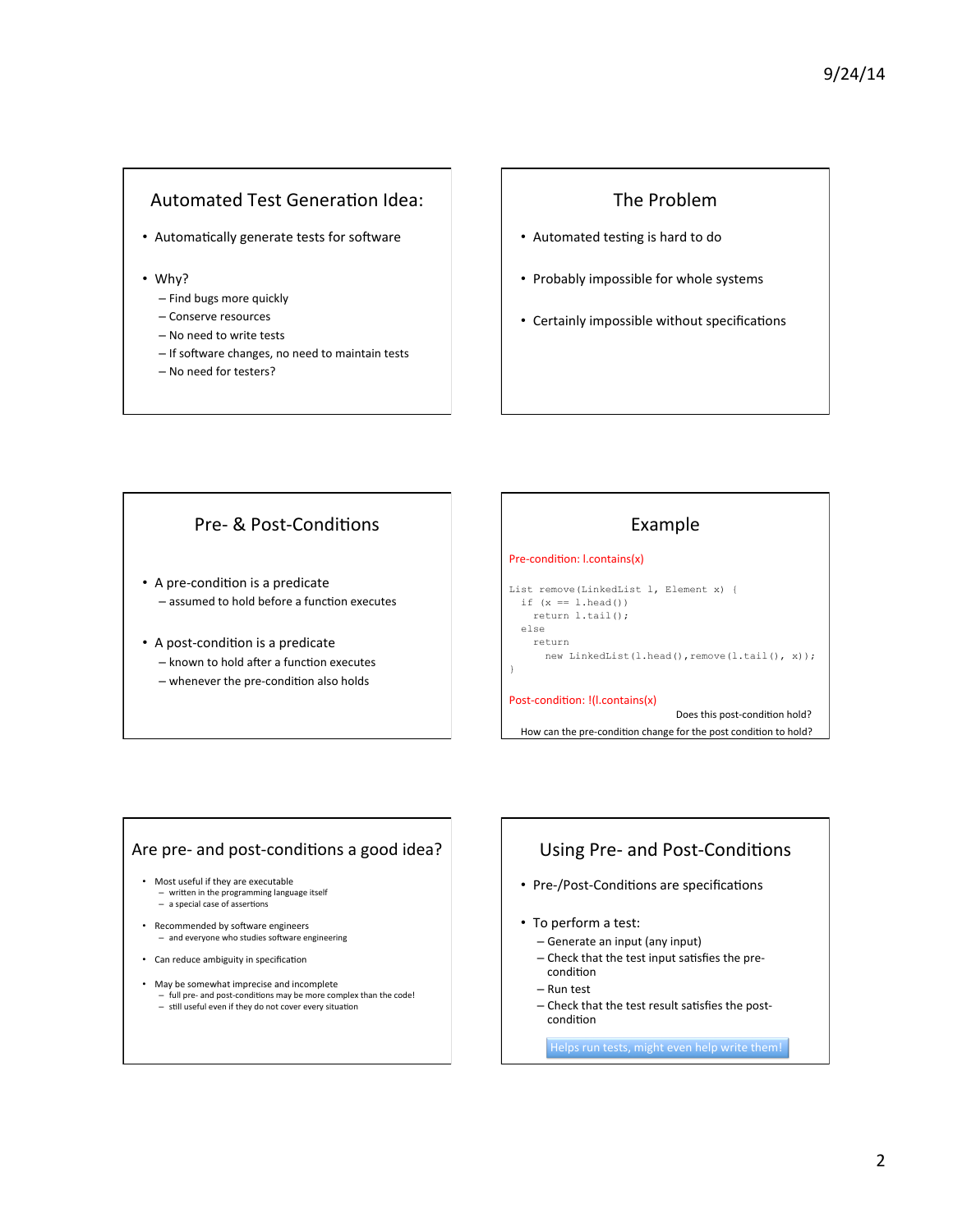### How can we generate tests?

- Randomized testing
- Mutation Testing
- Korat

## **Random Testing**

- Feed random inputs to a program
- Observe whether it behaves "correctly" - execution satisfies pre- and post-conditions
	- or just doesn't crash (A simple pre/post condition)

### Random Testing: Good and Bad News

- Randomization is highly effective – easy to implement
	- provably good coverage for enough tests
- But
	- to say anything rigorous, we must be able to characterize the distribution of inputs
	- $-$  easy for string utilities
	- harder for systems with more arcane input for example, parsers for context-free grammars





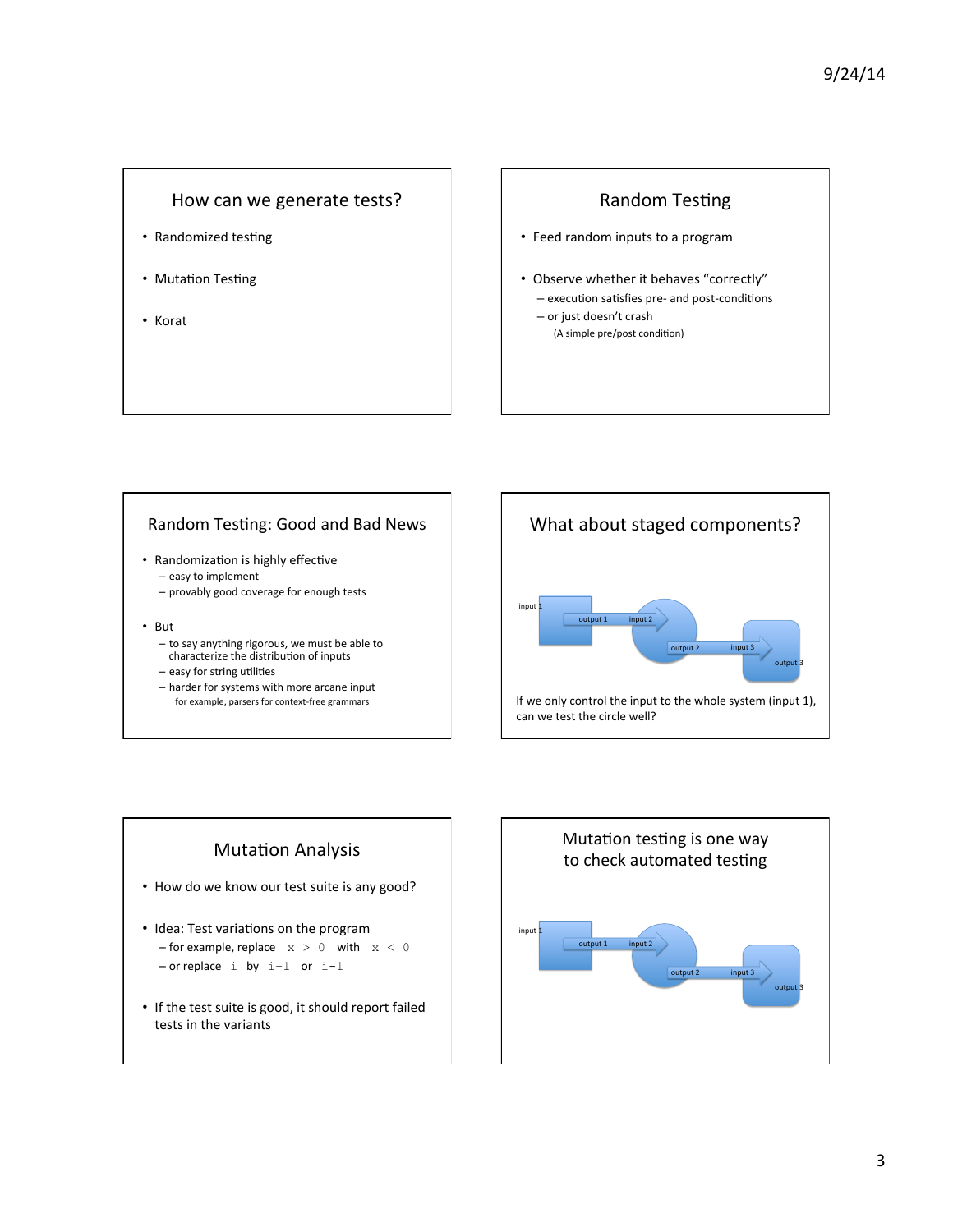# Mutation Analysis Summary

- Mutate each statement in the program in finitely many different ways
- Each modification is one mutant
- Check if a set of mutants is adequate
- Find a set of test cases that distinguishes the program from the mutants

# What Justifies Mutation Testing?

- Competent programmer assumption – the program is close to correct
- Mutations are representative of common errors - off by one errors, wrong comparison errors
- It formalizes test writing we write tests for corner cases and off-by-one errors.<br>There are an infinite number of them. This way, we formalize the process.
- This is a start  $-$  testing does not stop here

## Back to automated testing

- Generate mutants of program P
- Generate tests (somehow)
- For each test t for each mutant M if  $M(t) \neq P(t)$  mark M as killed
- If the tests kill all mutants, the tests are adequate

# Generating tests

#### This is the hard part!

- Use weakest-preconditions - work backwards from statement to inputs
- Take short paths through loops  $-$  try it 0 times, 1 time, 2 times
- Generate symbolic constraints on inputs that must be satisfied
- Solve for inputs

What if a mutant is equivalent to the original?

- No test will kill it
- In practice, this is a real problem  $-$  hard to solve
- We could try to prove program equivalence  $-$  but automating this is very hard
	- undecidable problem

# Korat: A way to generate tests

Use pre- and post-conditions to generate tests automatically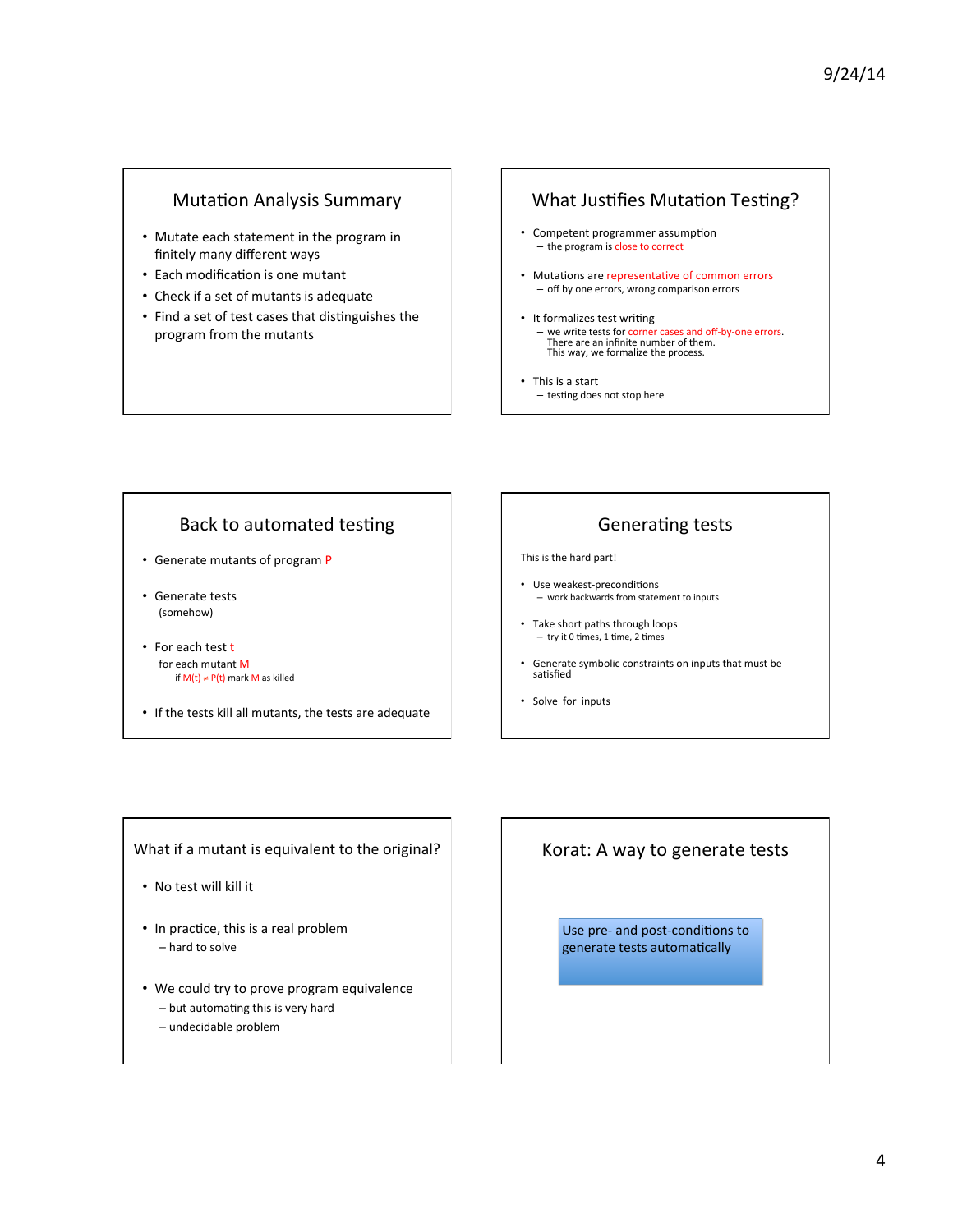# Problem Korat tackles:

- There are infinitely many tests – which finite subset should we pick?
- And even finite subsets can be too big
	- we need a subset which yields good coverage - without a lot of redundancy
		- many tests will just test the same thing
		- we need a way to select a diverse test suit

Small test case hypothesis:

If there exists a test case that causes the program to fail, there exists a small test case that causes the program to fail.

If a list function works on lists of length 0, 1, 2, and 3, it probably works on all lists.

# Korat's insight

- Use the small test hypothesis
- We can often do a good job by testing all inputs up to a certain, small size

# How do we generate test inputs?

class BinaryTree{ Node root; class Node { Node left; Node right;

 } }

- Use the types!
- The class declaration shows what values (or null) can fill each field
- Simply enumerate all possible shapes with a fixed set of Nodes.

# A simple algorithm: put it all together

- User selects maximum input size k
- Generate all possible inputs up to size k
- Discard inputs where pre-condition is false
- Run the program on remaining inputs
- Check the results using the post-condition

# Example: Binary Trees

- How many binary trees are there of size  $\leq$  = 3?
- 3 nodes
	- 2 slots per node (left and right)
	- 4 possible values (one of the nodes or null) for
	- each slot
	- the root
- $4 * (4 * 4)^3 = 2^14 = 16,384$  possible trees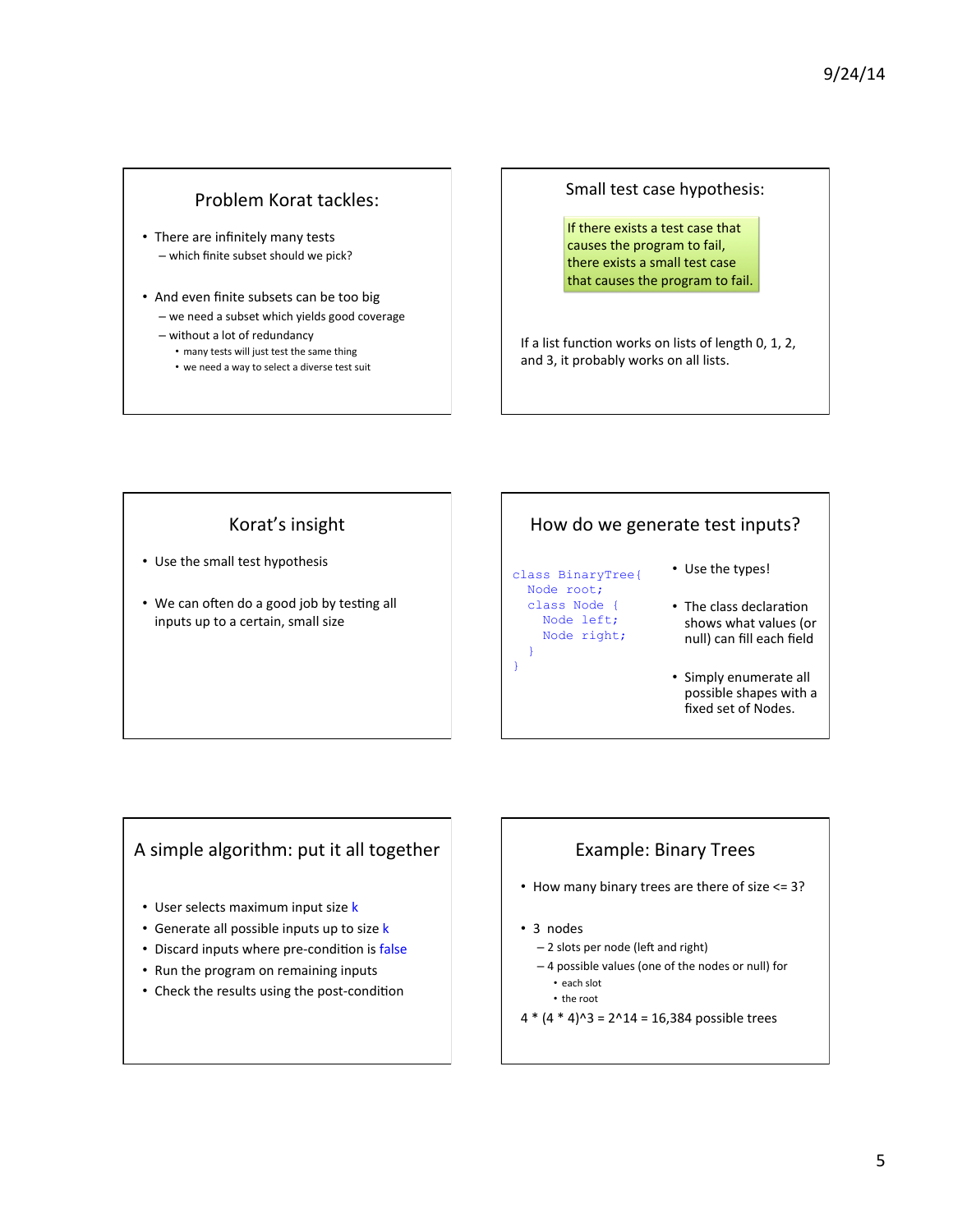# That's a lot of trees!

- The number of trees explodes rapidly  $>$  1,000,000 trees of size  $<=$  4  $> 16,000,000$  trees of size <= 5
- Limits us to testing only very small input sizes
- Can we do better?





### Use our constraints to help us

- We want to avoid generating trees that don't satisfy the pre-condition in the first place.
- That means we must use the pre-condition to guide the generation of tests
- And use the constraints on distinctness of inputs

### Observe the pre-condition

- Instrument the pre-condition
	- $-$  add code to observe it at runtime
	- $-$  in particular, record fields of the input the precondition accesses
- Observation:
	- $-$  if the pre-condition does not access a field, then the result of the pre-condition did not depend on that field.

## Binary tree example

- Pre-condition checks
	- $-$  if the root is null
		- return false
	- all nodes must be unique
		- no cycles
		- every node has one parent (except the root, which has 0)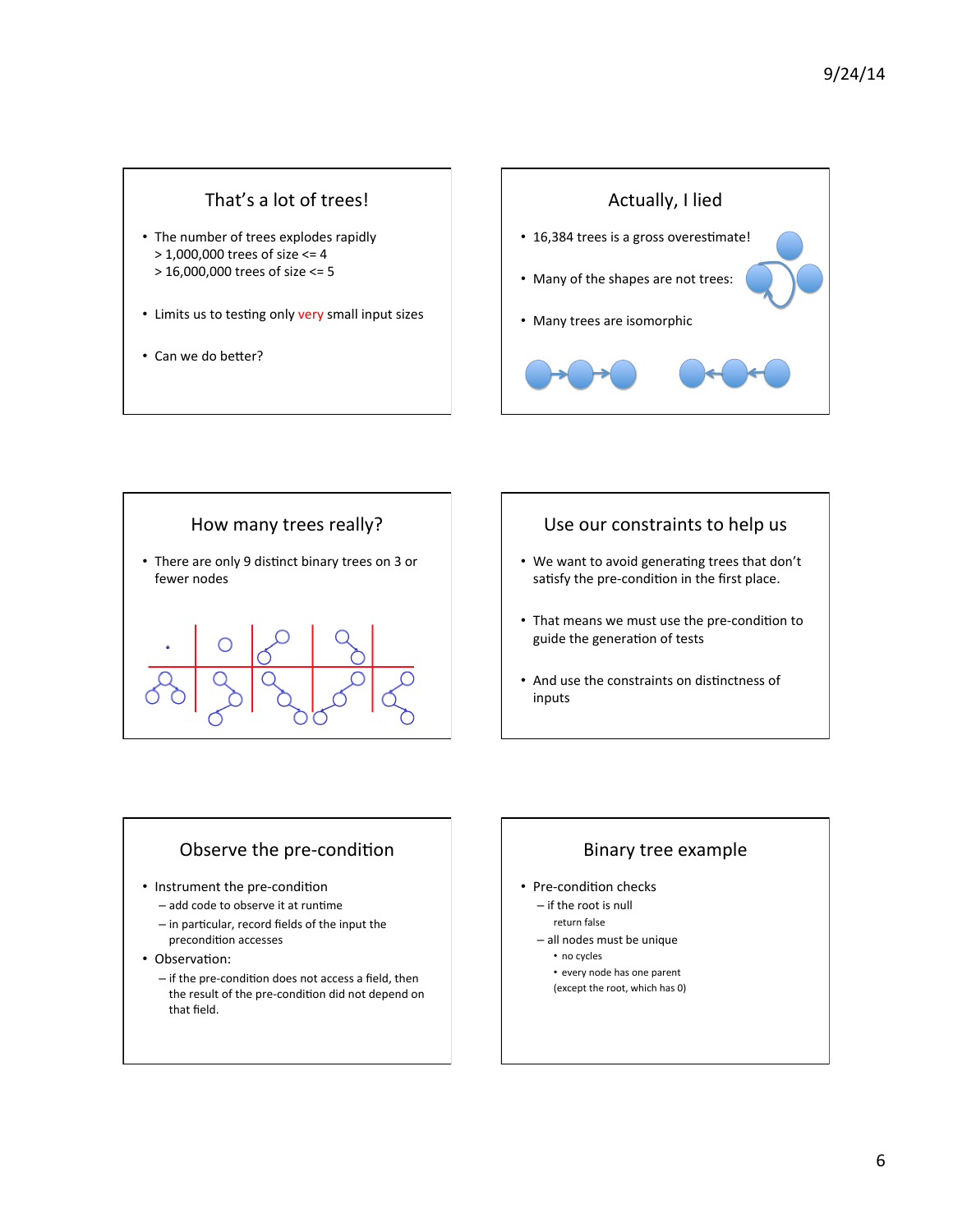### Example:

• Consider the following "tree"



- The pre-condition accesses only the root  $-$  since the root is null, every possible shape for the other nodes would yield the same result
- This single input eliminates 25% of the tests

### Karat enumerates the tests

- Start with the smallest
- Next test generated by
	- expanding a null pointer field
	- $-$  backtracking if all possibilities for a field are exhausted
- Never enumerate parts of input not examined by the precondition

### Isomorphic tests

- We also want to avoid isomorphic tests  $-$  distinct trees with the same shape
- Number all objects within a type
- Number all fields  $-$  in the pre-condition access order
- When backtracking on field f
- Check if next object in ordering results in
- lexicographically least of structures of this shape

# Error specifications

We can have two specifications:

- Normal behavior specification
- Error behavior specification under what circumstances exceptions are thrown

# Korat Results

- Eliminating redundant tests is very effective
	- there are only 429 binary trees of size 7
	- infeasible to test on trees this large without the techniques for eliminating redundant tests
- Time to generate and run all tests usually seconds, sometimes minutes

# Strengths

- Good for
	- linked data structures
	- small, easily specified procedures and methods
	- $-$  unit testing